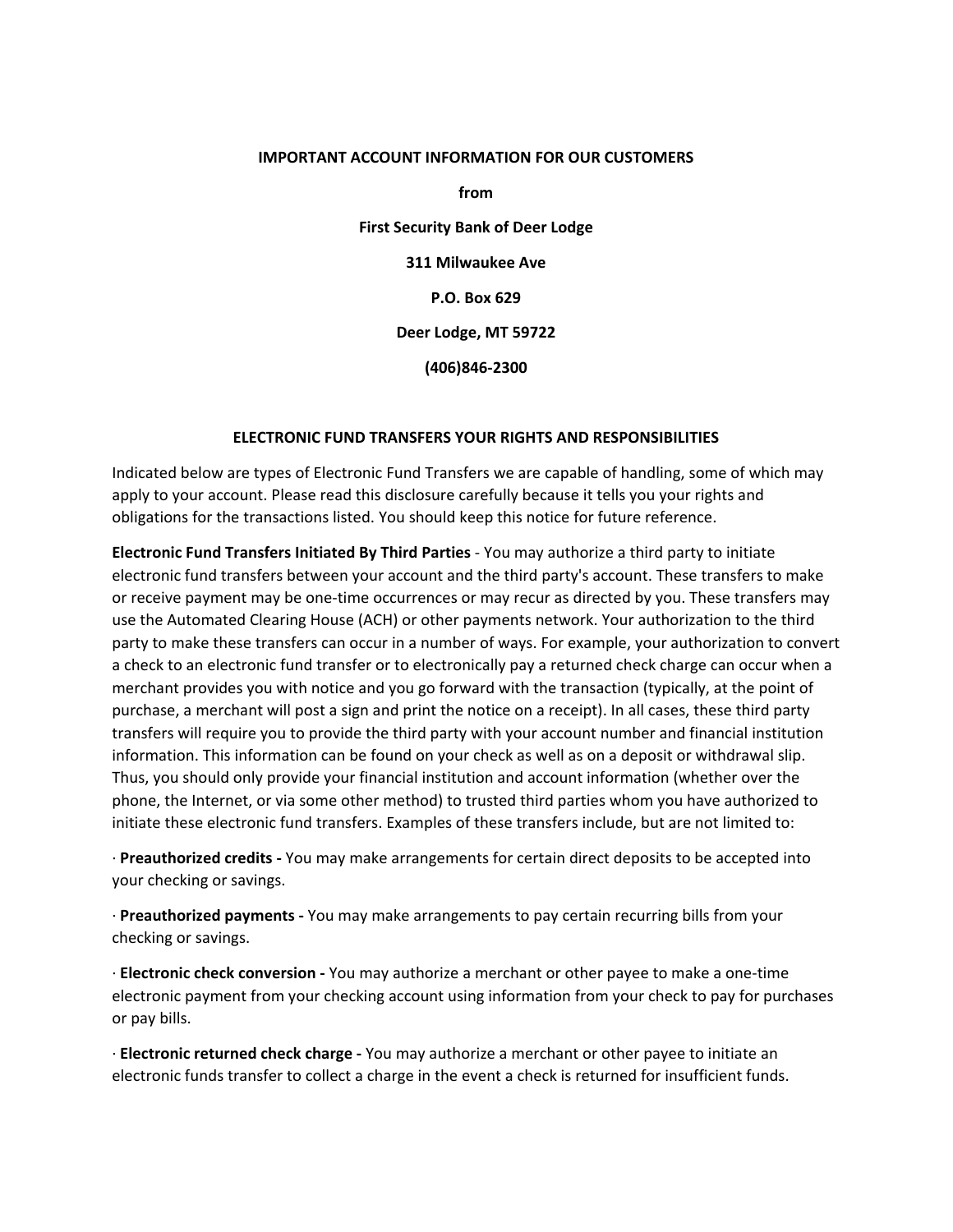**ONLINE BANKING:** You may access your account via online banking, if you have completed the online banking registration and have received your user id and password. After acceptance of the online you may have the ability to view your accounts or complete the following:

**Online transactions ‐** types of transfers‐ You may access your accounts at www.1stsecuritydl.com and using your USER NAME, PASSWORD and MULTI‐FACTOR AUTHENICATION to:

- transfer funds from CHECKING OR SAVINGS to SAVINGS OR CHECKING
- make payments from CHECKING OR SAVINGS to LOANS WITH US
- get balance information about checking, savings, certificate of deposit, line of credit or LOANS
- get transaction history about checking, savings, certificate of deposit, line of credit or LOANS

**ATM card transactions ‐** types of transactions ‐ You may access your account(s) by ATM using your ATM card and your personal identification number (PIN) to:

- ∙ withdraw cash from checking or savings
- ∙ transfer funds from checking or savings to checking or savings
- ∙ get balance information about checking or savings

Some of these services may not be available at all terminals.

**Debit Card ATM transactions ‐** types of transactions ‐ You may access your account(s) by ATM using your Debit Card and your personal identification number (PIN) (as applicable) to:

- ∙ withdraw cash from checking or savings
- ∙ transfer funds from checking or savings to checking or savings
- ∙ get balance information about checking or savings

Some of these services may not be available at all terminals.

**Debit Card point‐of‐sale transactions ‐** types of transactions ‐ You may access your checking account(s) by debit card to do transactions that participating merchants will accept, including:

- ∙ purchase goods in person, by phone, or online
- ∙ pay for services in person, by phone, or online
- ∙ get cash from a participating merchant or financial institution

**Currency Conversion and International Transactions** ‐ When you use your VISA(R) debit card at a merchant that settles in currency other than US dollars, the charge will be converted into the US dollar amount. The currency conversion rate used to determine the transaction amount in US dollars is either a rate selected by Visa from the range of rates available in wholesale currency markets for the applicable central processing date, which rate may vary from the rate Visa itself receives, or the government‐ mandated rate in effect for the applicable central processing date. The conversion rate in effect on the processing date may differ from the rate in effect on the transaction date or posting date.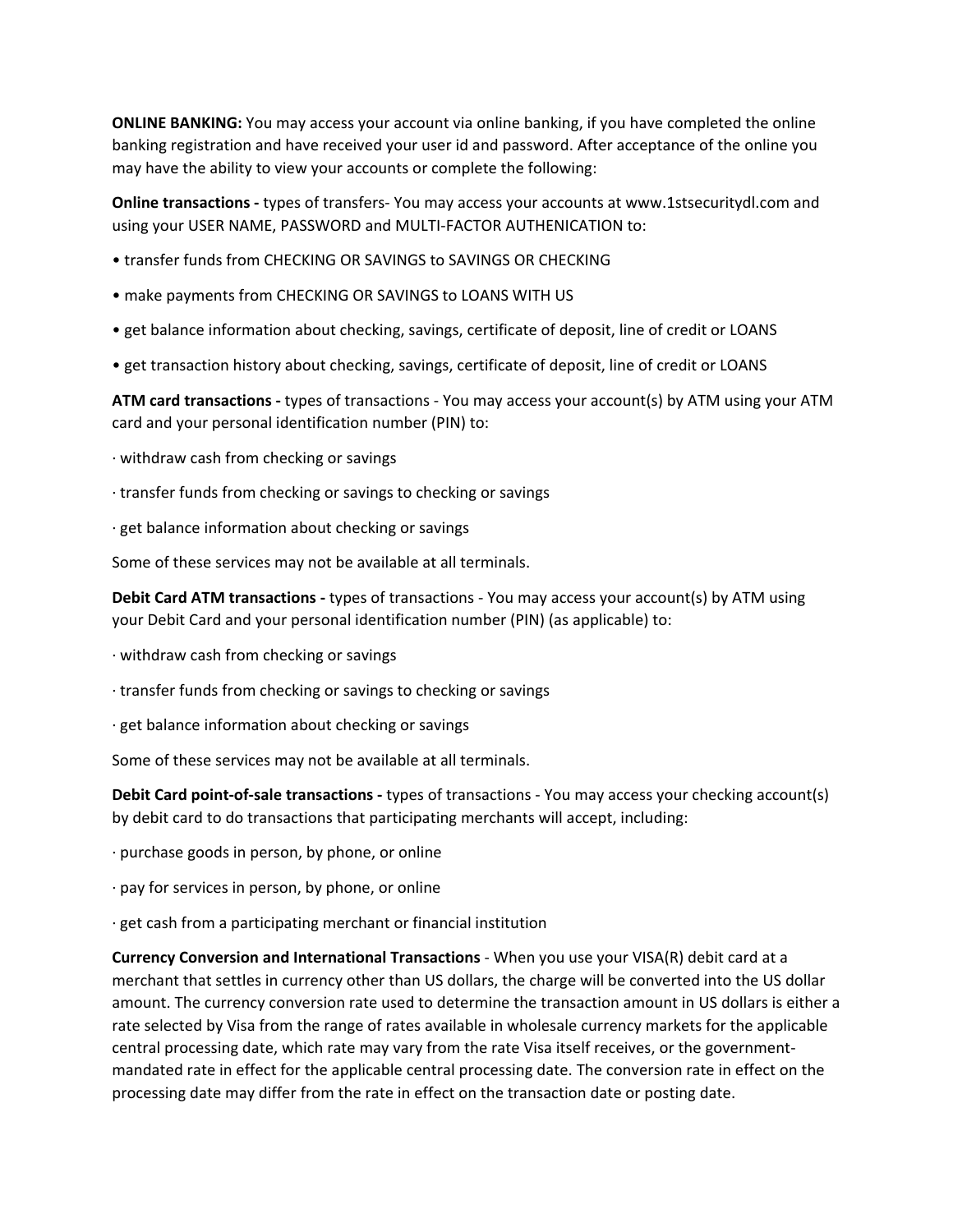Visa USA charges us a .8% International Service Assessment on all international transactions, regardless of whether there is a currency conversion. If there is a currency conversion, the International Service Assessment is 1% of the transaction. The fee we charge you for international transactions/currency conversions is disclosed separately. An international transaction is a transaction where the country of the merchant is outside the USA.

**Advisory Against Illegal Use ‐** You agree not to use your card(s) for illegal gambling or other illegal purposes. Display of a payment card logo by, for example, an online merchant does not necessarily mean that transactions are lawful in all jurisdictions in which the cardholder may be located.

**Limits and fees ‐** Please refer to our fee disclosure for information about fees and limitations that may apply to these electronic fund transfers.

**ATM Operator/Network Fees ‐** When you use an ATM not owned by us, you may be charged a fee by the ATM operator or any network used (and you may be charged a fee for a balance inquiry even if you do not complete a fund transfer).

#### **Documentation**

**Terminal transfers ‐** You can get a receipt at the time you make a transfer to or from your account using an automated teller machine or point‐of‐sale terminal. However, you may not get a receipt if the amount of the transfer is \$15 or less.

**Preauthorized credits ‐** If you have arranged to have direct deposits made to your account at least once every 60 days from the same person or company:

∙ the person or company making the deposit will tell you every time they send us the money.

∙ you can call us at (406)846‐2300 to find out whether or not the deposit has been made.

**Periodic statements ‐** You will get a monthly account statement from us for your checking account(s).

You will get a quarterly account statement from us for your savings account(s), if the only possible electronic transfers to or from the account are preauthorized credits.

You will get a monthly account statement from us for your savings account(s), unless there are no transfers in a particular month. In any case, you will get a statement at least quarterly.

#### **Preauthorized Payments**

**Right to stop payment and procedure for doing so ‐** If you have told us in advance to make regular payments out of your account, you can stop any of these payments. Here is how:

Call or write us at the telephone number or address listed in this disclosure in time for us to receive your request three business days or more before the payment is scheduled to be made. If you call, we may also require you to put your request in writing and get it to us within 14 days after you call.

**Notice of varying amounts ‐** If these regular payments may vary in amount, the person you are going to pay will tell you, 10 days before each payment, when it will be made and how much it will be. (You may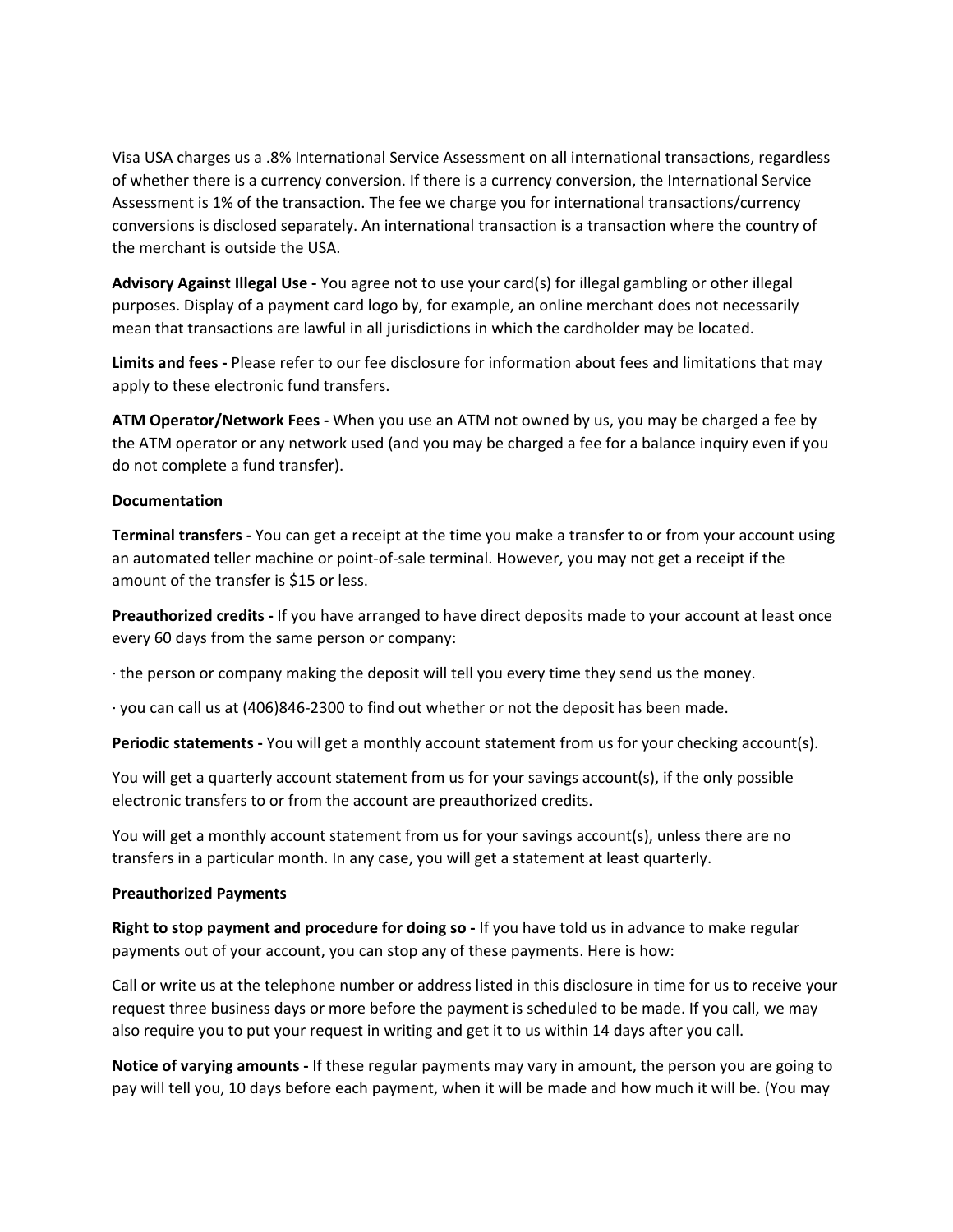choose instead to get this notice only when the payment would differ by more than a certain amount from the previous payment, or when the amount would fall outside certain limits that you set.)

**Liability for failure to stop payment of preauthorized transfer ‐** If you order us to stop one of these payments three business days or more before the transfer is scheduled, and we do not do so, we will be liable for your losses or damages.

## **Financial Institution's Liability**

**Liability for failure to make transfers ‐** If we do not complete a transfer to or from your account on time or in the correct amount according to our agreement with you, we will be liable for your losses or damages. However, there are some exceptions. We will not be liable, for instance:

(1) If, through no fault of ours, you do not have enough money in your account to make the transfer.

(2) If you have an overdraft line and the transfer would go over the credit limit.

(3) If the automated teller machine where you are making the transfer does not have enough cash.

(4) If the terminal or system was not working properly and you knew about the breakdown when you started the transfer.

(5) If circumstances beyond our control (such as fire or flood) prevent the transfer, despite reasonable precautions that we have taken.

(6) There may be other exceptions stated in our agreement with you.

## **Confidentiality**

We will disclose information to third parties about your account or the transfers you make:

(1) where it is necessary for completing transfers; or

(2) in order to verify the existence and condition of your account for a third party, such as a credit bureau or merchant; or

(3) in order to comply with government agency or court orders; or

(4) as described in our privacy policy disclosure, provided separately.

## **Unauthorized Transfers**

**(a) Consumer liability.** (1) Generally, tell us AT ONCE if you believe your card and/or code has been lost or stolen. Telephoning is the best way of keeping your possible losses down. You could lose all of the money in your account (plus your maximum overdraft line of credit). If you tell us within two business days, you can lose no more than \$50 if someone used your card and/or code without your permission. (If you believe your card and/or code has been lost or stolen, and you tell us within two business days after you learn of the loss or theft, you can lose no more than \$50 if someone used your card and/or code without your permission.) If you attach your personal identification number to your card or otherwise make the number readily available for discovery in connection with the theft or loss of your card, you do NOT tell us within two business days after you learn of the loss or theft of your card, and we can prove we could have stopped someone from using your card without your permission if you had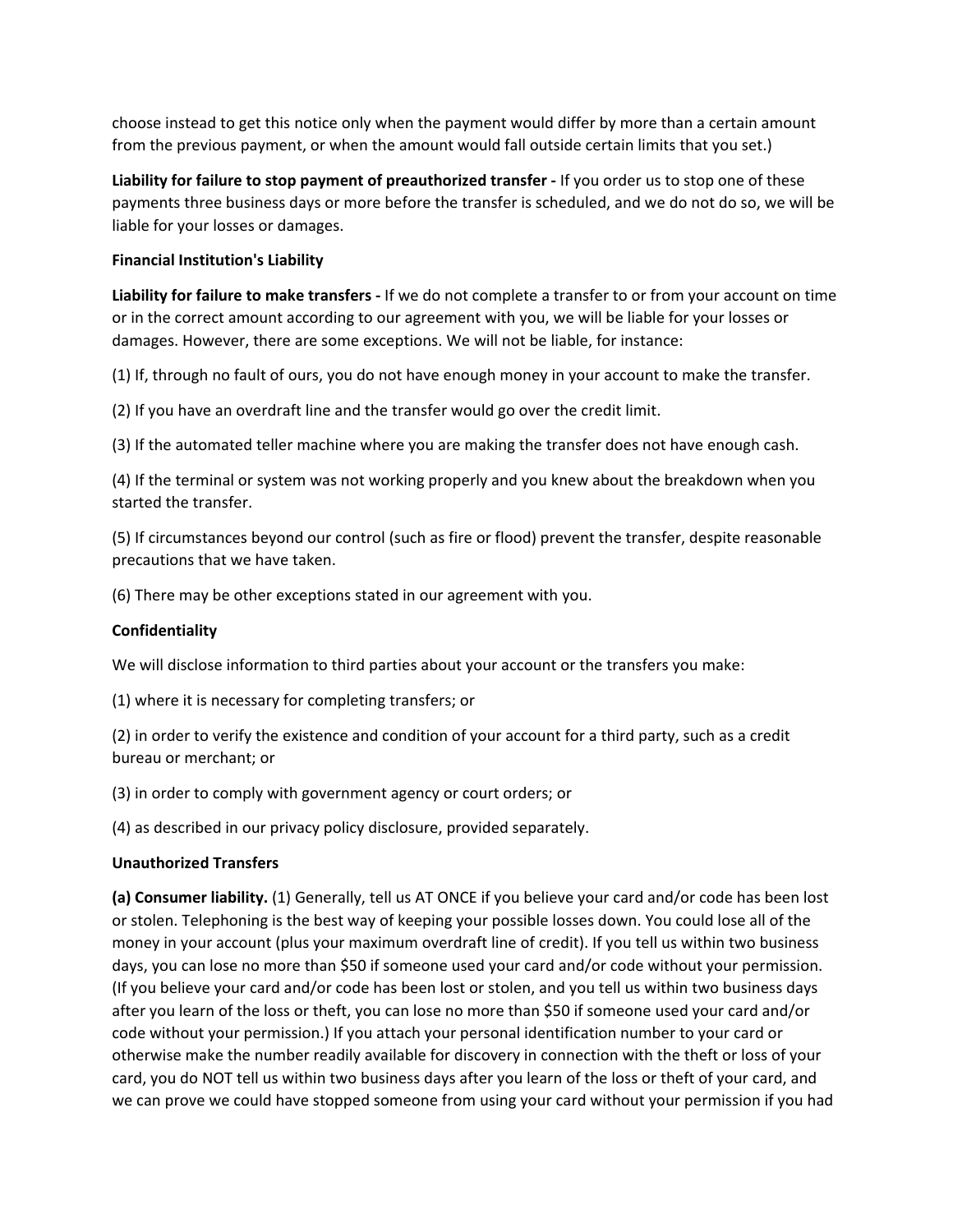told us, you could lose as much as \$500. Also, if your statement shows transfers that you did not make, tell us at once. If you do not tell us within 60 days after the statement was mailed to you, you may not get back any money you lost after the 60 days if we can prove that we could have stopped someone from taking the money if you had told us in time. If a good reason (such as a long trip or a hospital stay) kept you from telling us, we will extend the time period. (2) Additional Limit on Liability for VISA(R) card. Unless you have been grossly negligent or have engaged in fraud, you will not be liable for any unauthorized transactions using your lost or stolen VISA card. This additional limit on liability does not apply to ATM transactions, to transactions using your Personal Identification Number, which are not processed by VISA, or to commercial cards.

**(b) Contact in event of unauthorized transfer.** If you believe your card and/or code has been lost or stolen, call or write us at the telephone number or address listed in this disclosure. You should also call the number or write to the address listed in this disclosure if you believe a transfer has been made using the information from your check without your permission.

## **Error Resolution Notice**

In case of errors or questions about your electronic transfers, call or write us at the telephone number or address listed in this disclosure, as soon as you can, if you think your statement or receipt is wrong or if you need more information about a transfer listed on the statement or receipt. We must hear from you no later than 60 days after we sent the FIRST statement on which the problem or error appeared. (1)Tell us your name and account number (if any). (2) Describe the error or the transfer you are unsure about, and explain as clearly as you can why you believe it is an error or why you need more information. (3) Tell us the dollar amount of the suspected error. If you tell us orally, we may require that you send us your complaint or question in writing within 10 business days. We will determine whether an error occurred within 10 business days (five business days if the transfer involved a point-ofsale transaction and 20 business days if the transfer involved a new account) after we hear from you and will correct any error promptly. If we need more time, however, we may take up to 45 days (90 days if the transfer involved a new account, a point‐of‐sale transaction, or a foreign‐initiated transfer) to investigate your complaint or question. If we decide to do this, we will credit your account within 10 business days (five business days if the transfer involved a point‐of‐sale transaction and 20 business days if the transfer involved a new account) for the amount you think is in error, so that you will have the use of the money during the time it takes us to complete our investigation. If we ask you to put your complaint or question in writing and we do not receive it within 10 business days, we may not credit your account. Your account is considered a new account for the first 30 days after the first deposit is made, unless each of you already has an established account with us before the account is opened. We will tell you the results within three business days after completing our investigation. If we decide that there was no error, we will send you a written explanation. You may ask for copies of the documents that we used in our investigation.

If you have inquiries regarding your account, please contact us at:

First Security Bank of Deer Lodge

311 Milwaukee Ave

P.O. Box 629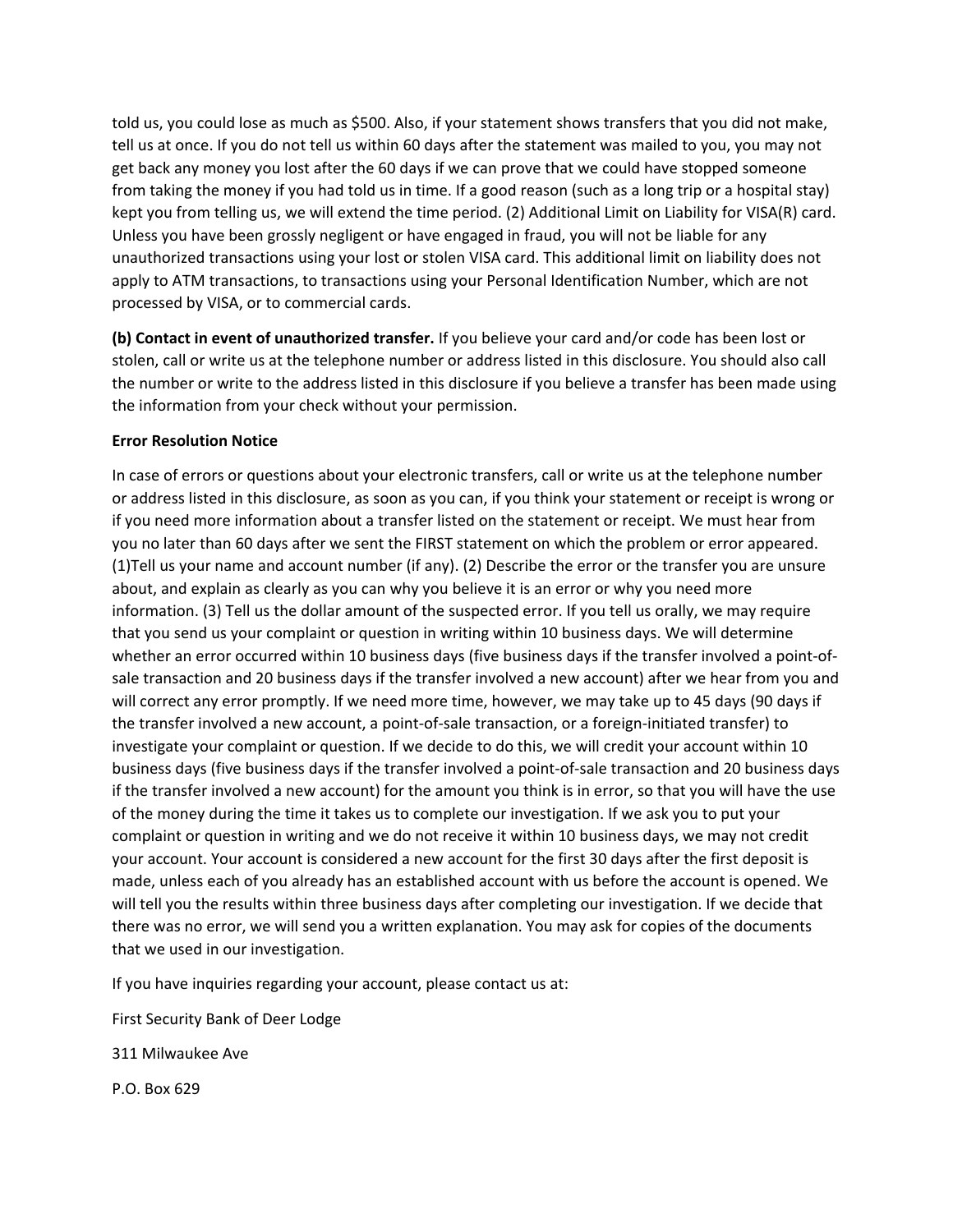Deer Lodge, MT 59722 BUSINESS DAYS: Monday thru Friday 8:30a.m. to 5:00p.m. Holidays are not included. PHONE: (406)846‐2300

# **Notice of ATM/Night Deposit Facility User Precautions**

As with all financial transactions, please exercise discretion when using an automated teller machine (ATM) or night deposit facility. For your own safety, be careful. The following suggestions may be helpful.

1. Prepare for your transactions at home (for instance, by filling out a deposit slip) to minimize your time at the ATM or night deposit facility.

2. Mark each transaction in your account record, but not while at the ATM or night deposit facility. Always save your ATM receipts. Don't leave them at the ATM or night deposit facility because they may contain important account information.

3. Compare your records with the account statements you receive.

4. Don't lend your ATM card to anyone.

5. Remember, do not leave your card at the ATM. Do not leave any documents at a night deposit facility.

6. Protect the secrecy of your Personal Identification Number (PIN). Protect your ATM card as though it were cash. Don't tell anyone your PIN. Don't give anyone information regarding your ATM card or PIN over the telephone. Never enter your PIN in any ATM that does not look genuine, has been modified, has a suspicious device attached, or is operating in a suspicious manner. Don't write your PIN where it can be discovered. For example, don't keep a note of your PIN in your wallet or purse.

7. Prevent others from seeing you enter your PIN by using your body to shield their view.

8. If you lose your ATM card or if it is stolen, promptly notify us. You should consult the other disclosures you have received about electronic fund transfers for additional information about what to do if your card is lost or stolen.

9. When you make a transaction, be aware of your surroundings. Look out for suspicious activity near the ATM or night deposit facility, particularly if it is after sunset. At night, be sure that the facility (including the parking area and walkways) is well lighted. Consider having someone accompany you when you use the facility, especially after sunset. If you observe any problem, go to another ATM or night deposit facility.

10. Don't accept assistance from anyone you don't know when using an ATM or night deposit facility.

11. If you notice anything suspicious or if any other problem arises after you have begun an ATM transaction, you may want to cancel the transaction, pocket your card and leave. You might consider using another ATM or coming back later.